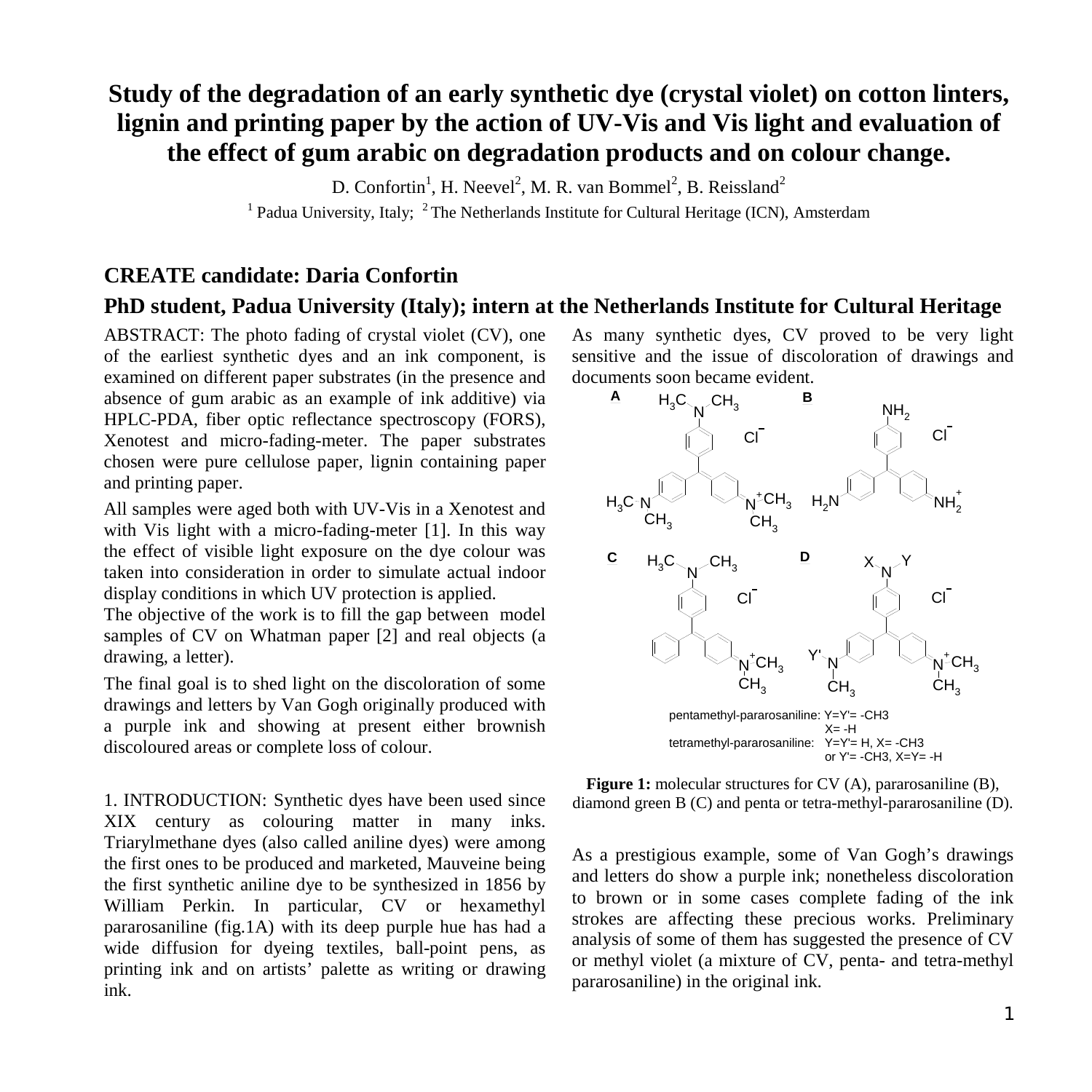In particular, the writing on a menu drawn and written by Van Gogh in 1886, still visible in 1958, was completely gone in 2001 (fig.2). This work shows some purple spots and FORS analysis performed on one of them detected the presence of CV or methyl violet.

For this reason the Van Gogh museum became concerned on the discoloration of triarylmethane dyes. This study and a previous one [2] are the result of a study on the photofading of CV carried out at the Netherlands Institute for Cultural Heritage (ICN, Amsterdam). The aims of the present study are the following:

- understanding the effect of light on the colour and chemical composition of CV on paper;
- finding out if it is possible to identify CV or methyl violet based inks from their degradation products present on discoloured documents;
- consequently, tracing the original colour of printings, writings or drawings.

After identifying degradation products of CV exposed to UV-Vis light on a model pure cellulose filter paper [2], more realistic paper samples were taken into account in order to both evaluate the behaviour of the dye on actual substrates and to probe the effect of different substrates on the degradation pathway.

The different substrates were chosen as follow:

- cotton linters paper as an example of high quality pure cellulose paper;
- lignin containing paper as an example of low quality paper;
- printing paper as an example of modern paper for digital printing.

In an attempt to meet more realistic experimental conditions also for the dyeing substance, every paper was dyed with CV both in the presence and absence of gum arabic as an example of one of the possible additives in an actual ink.

2. EXPERIMENTAL: *2.1 Degradation of CV in the presence and absence of gum arabic on different kinds of paper.*

Three kinds of paper (printing Staples, cotton linters and lignin paper) were dyed with an aqueous solution of CV (Acros, pure, certified) and then left to dry horizontally. Other three samples of the same kinds of paper were dyed with an aqueous solution of CV and gum arabic (Fluka).

Other three samples of the same kinds of paper were written with an aqueous solution of CV using a fountain pen.

As for the ageing with Xenotest (Alpha High Energy by Atlas®. filtered Xenon-Arc-lamp (UV-Vis light present);



outer rims were protected from light during ageing

**Figure 2:** A. Menu drawn and written by Van Gogh in 1886 in Paris as it appeared in 1958 (top) and in 2001 (bottom). Van Gogh museum, Amsterdam. B. model samples written with CV on cotton linters, lignin and printing paper (from left to right) before ageing and after 7h, 14h and 140h in the xenotest (from topo to bottom).

105 Klux, T 50°C, 40 %RH.), samples were taken before and after different irradiation intervals and the dye was extracted from each sample with methanol (Fluka, for HPLC, gradient grade,  $\geq$ 99.8% (GC)) at 70 °C for 10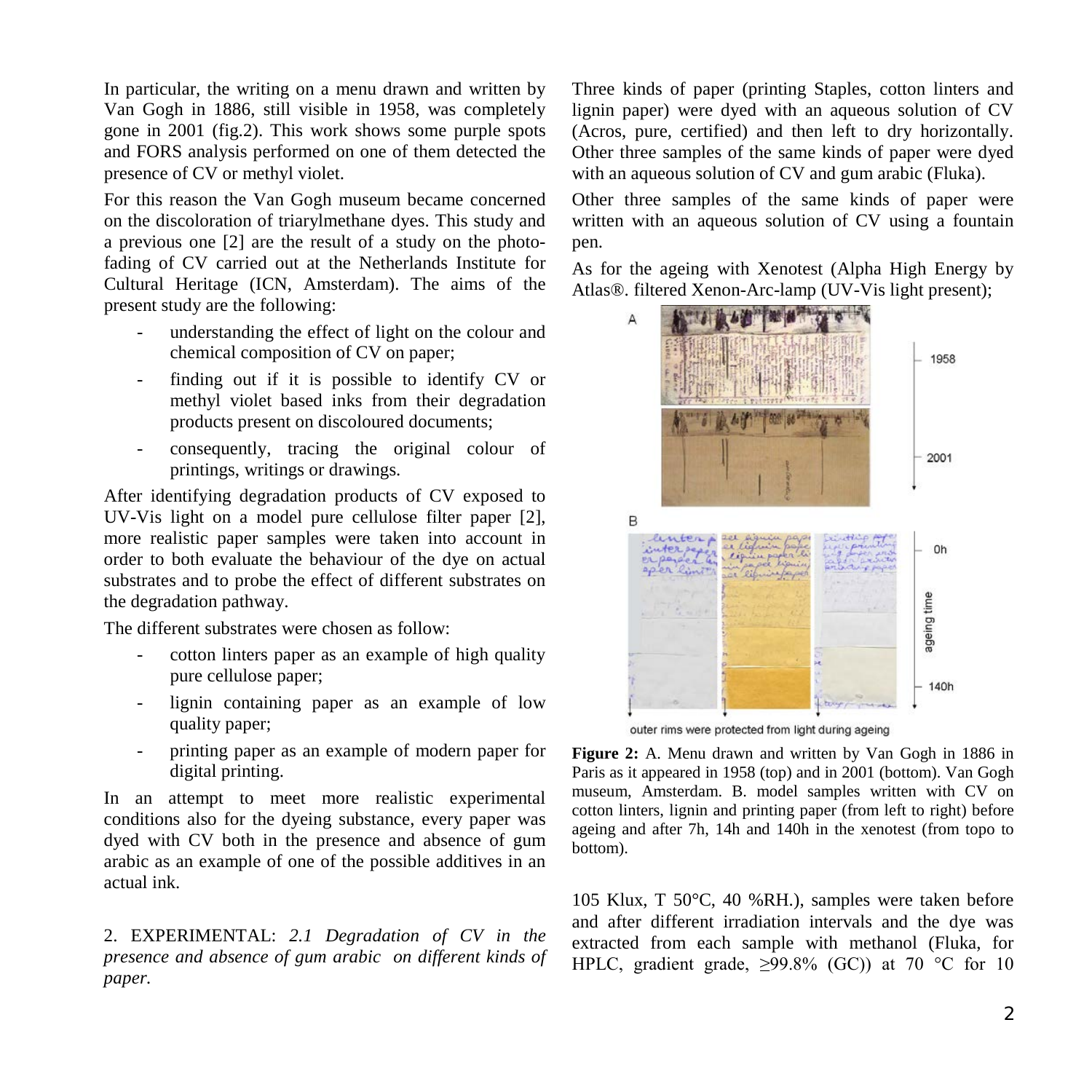minutes. Previous studies showed that the dyes and degradation products are stable under these conditions [2].

Samples of undyed paper (with and without gum arabic) were treated the same way and used as a reference.

As for micro-fading, same samples as before were exposed to Vis light and reflectance spectra were recorded before and during fading.

*2.2 HPLC-PDA analysis:*All extracted solutions were analysed via HPLC-PDA. All dyeing solutions used were also analysed.

For technical details on instrumentation and experimental conditions see [3].

*2.3 FORS and micro-fading-meter analysis:* FORS analysis were performed with a home-assembled equipment as the one described in [4].

The micro-fading-meter used is a modified version (by H. Neevel) of the one described in [1].

Reflectance spectra were collected in the range 380-800 nm.

Reflectance spectra for CV were recorded before and after exposure to UV light of a dyed disc of paper.

Colorimetric L\*a\*b\* values were calculated using a software available online at [www.brucelindbloom.com](http://www.brucelindbloom.com/) and selecting the D65 illuminator and the 10° Supplementary Standard Observer.

The colour change  $\Delta E$  was calculated both for samples from the Xenotest and from micro-fading.

3. RESULTS : In a previous study [2] a series of degradation products for CV exposed to UV and UV-Vis light were identified both for the dye in aqueous solution and on model cellulose paper. Degradation was demonstrated to involve de-methylation (loss of  $-CH_3$ ) and de-amination (loss of  $-N(CH_3)$ ) reactions. Oxidation at the central carbon atom is considered likely to occur.

In this work, more realistic samples of cotton linters, lignin and printing paper dyed or written with CV were aged with Xenotest (fig.3) and the products formed were analysed with HPLC-PDA.

Figures 2B and 3 show the colour change during the Xenotest for all three kinds of paper, written or dyed with CV, without gum arabic (similar result were obtained with gum arabic as additive). Written samples (fig.2B) completely discoloured after the ageing, reproducing the phenomenon observed in the menu. As for dyed samples (fig.3), the colour change was significant for all three samples, and particularly for CV on lignin and printing paper. The protected areas did not fade, so one can conclude that temperature an RH do not affect the fading.



outer rims were protected from light during ageing

**Figure 3:** colour change during the Xenotest for cotton linters, lignin and printing paper (from left to right) dyed with CV. Reference samples of undyed paper after a 140h ageing are also shown on top.

Samples of undyed paper were also aged and a more or less strong yellowing was obtained for lignin and printing paper respectively. Cotton linters paper did not yellow.

Samples of cotton linters, lignin and printing paper dyed with CV and exposed to UV-Vis light for 140 hours were all extracted with methanol and the solutions were analysed with HPLC-PDA. As expected, cotton linters paper showed the same chromatograms as model Whatman paper previously analysed, demonstrating that exactly the same degradation products are formed [2].

Interestingly, chromatograms for CV on printing and lignin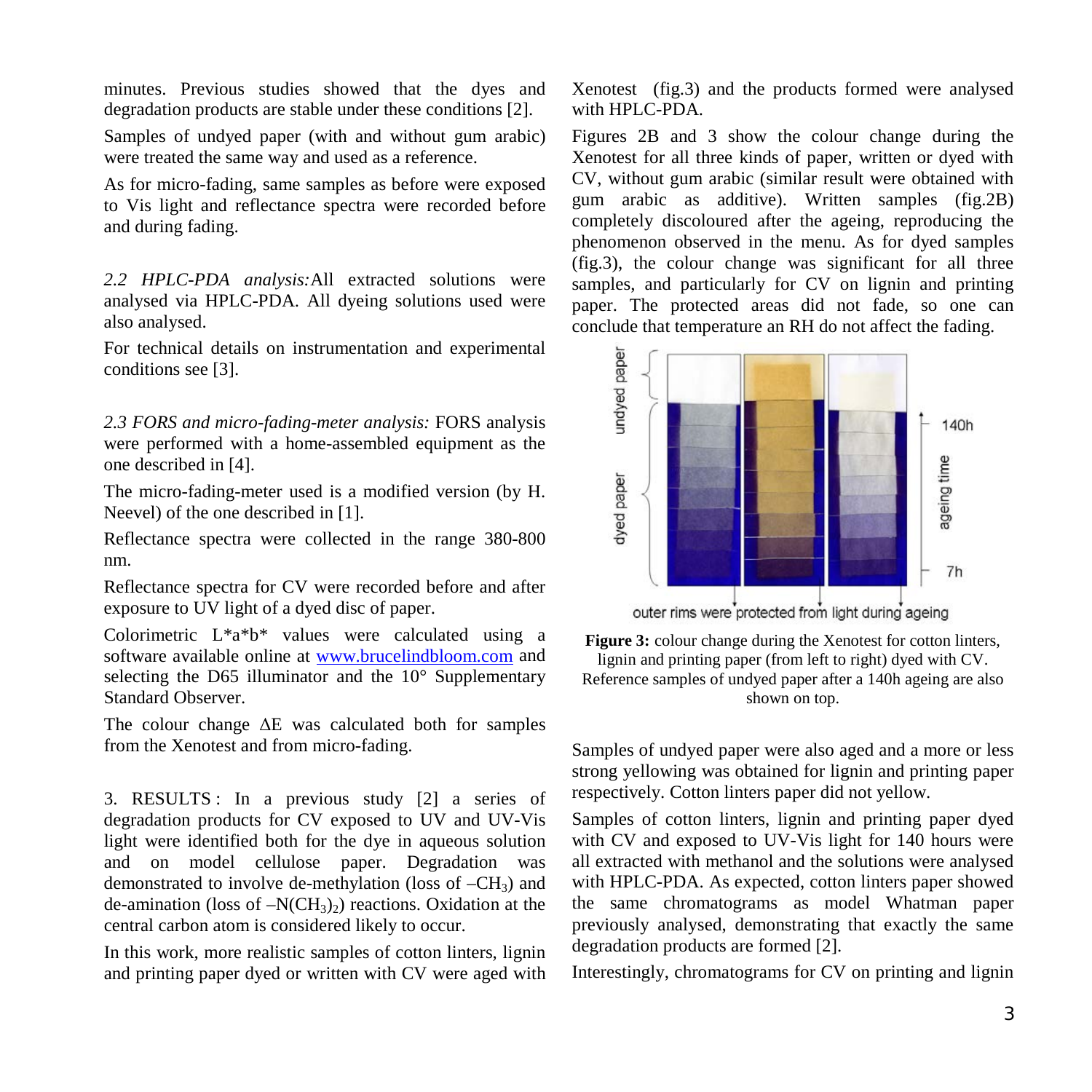paper are also very similar to the one for Whatman paper except for few differences (the most interesting being the formation on printing paper of a diamond green-like compound different from the ones found on Whatman paper). The same considerations can be made for the samples containing gum arabic.

A plot of the relative peak area (proportional to the relative concentration) for CV as a function of ageing time in the xenotest is reported in fig.4 for all three kinds of paper both in the presence and absence of gum arabic.



**Figure 4:** relative peak area for CV on different papers during ageing in the xenotest.

A reproducible trend was obtained both in the presence and absence of gum arabic: during the first hours of ageing, consumption of CV on lignin paper was always slower than on cotton linters and printing paper; but at the end of the ageing, degradation of CV was more pronounced on lignin paper. Interestingly, fading CV on a pre-yellowed sample of lignin paper one obtains again a curve shape (not shown) similar to the ones for cotton linters and printing paper. This demonstrates that lignin does play a role in CV degradation.

The same samples were analysed with FORS and the colour change  $\Delta E$  were calculated from the  $L^*a^*b^*$  values measured. A plot of  $\Delta E$  as a function of ageing time in the Xenotest is reported in fig.5.

As for the samples without gum arabic, there is a consistency with the result of the HPLC analysis: the smallest colour change was measured for cotton linters paper. As for lignin and printing paper, despite the very different colours obtained after 140 h in the xenotes (brown for the former and with-bluish for the latter), the colour change trends were similar.

As for lignin paper, the strong colour change can be explained both with a higher reactivity of CV on lignin paper and with a stronger yellowing of the paper substrate itself (fig.3).

As for printing paper, an explanation has still to be found.

In the presence of gum arabic the discoloration on cotton linters paper slightly increased while on lignin and printing papers it appreciably decreased. In no case a browning of the ink was observed: consequently for now gum arabic can not be considered responsible for the brown discoloration of some of Van Gogh's works and further studies are necessary.



**Figure 5:** ∆E for CV on different papers during ageing in the xenotest.

Eventually, a micro-invasive artificial ageing of the samples was performed via micro-fading-meter selecting only the visible portion of the light source and the colour change was calculated (fig.6).

Interestingly, a discoloration of CV was observed even in the absence of UV radiation. This observation, of particular importance when dealing with objects in display even if indoors, highlights the need of a better understanding of the photo-fading of drawings, writings or printings containing